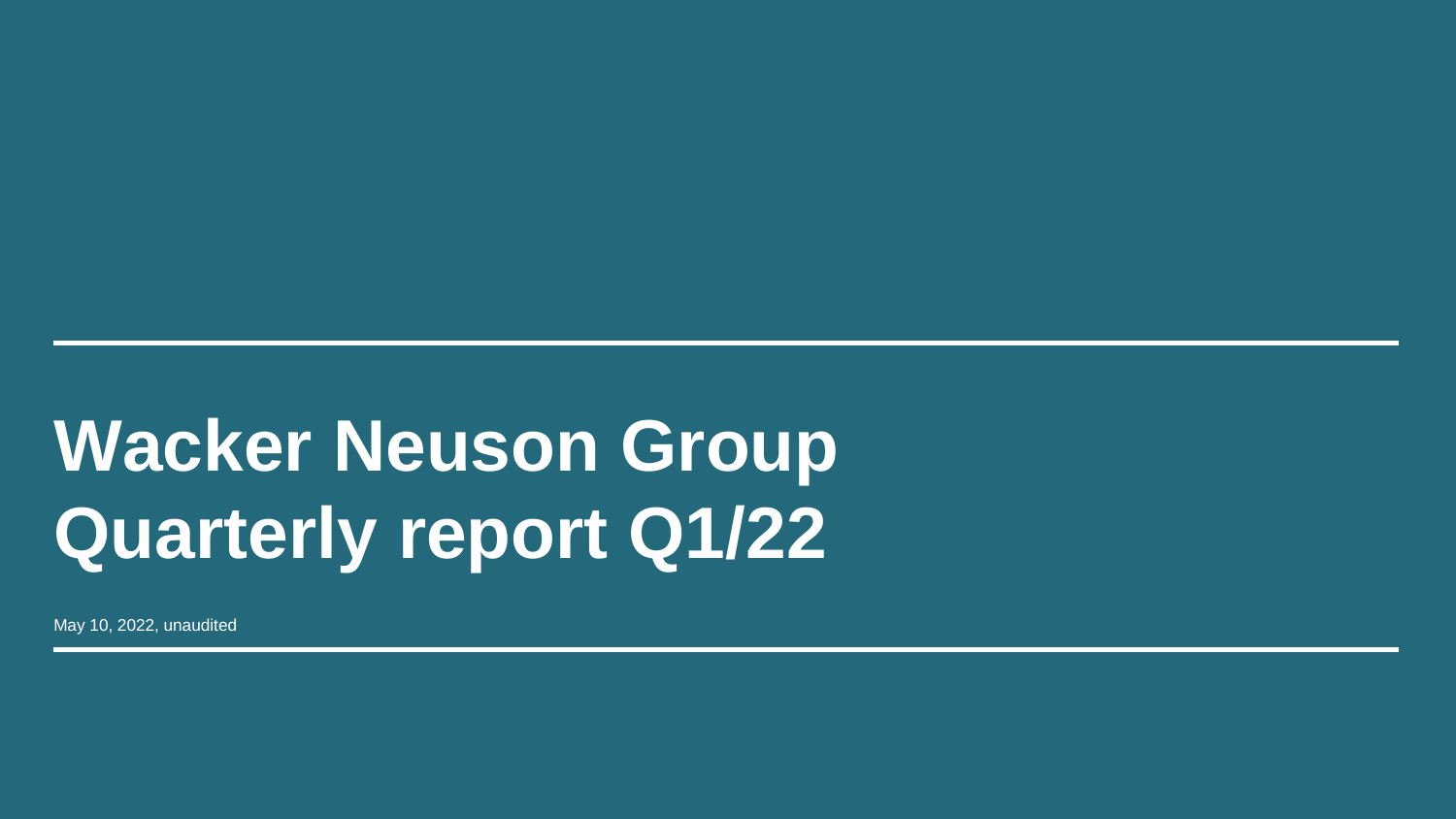### **Overview Q1/22**







**Revenue up 20% on PY, double-digit growth in all reporting regions**



**Inefficiencies due to repeatedly disrupted supply chains as well as the sharp rise in input costs impact profitability**





**NWC within the strategic target range of ≤ 30%; expected increase in NWC results in negative FCF** 

**Supply chains and price dynamics in procurement market remain biggest challenges**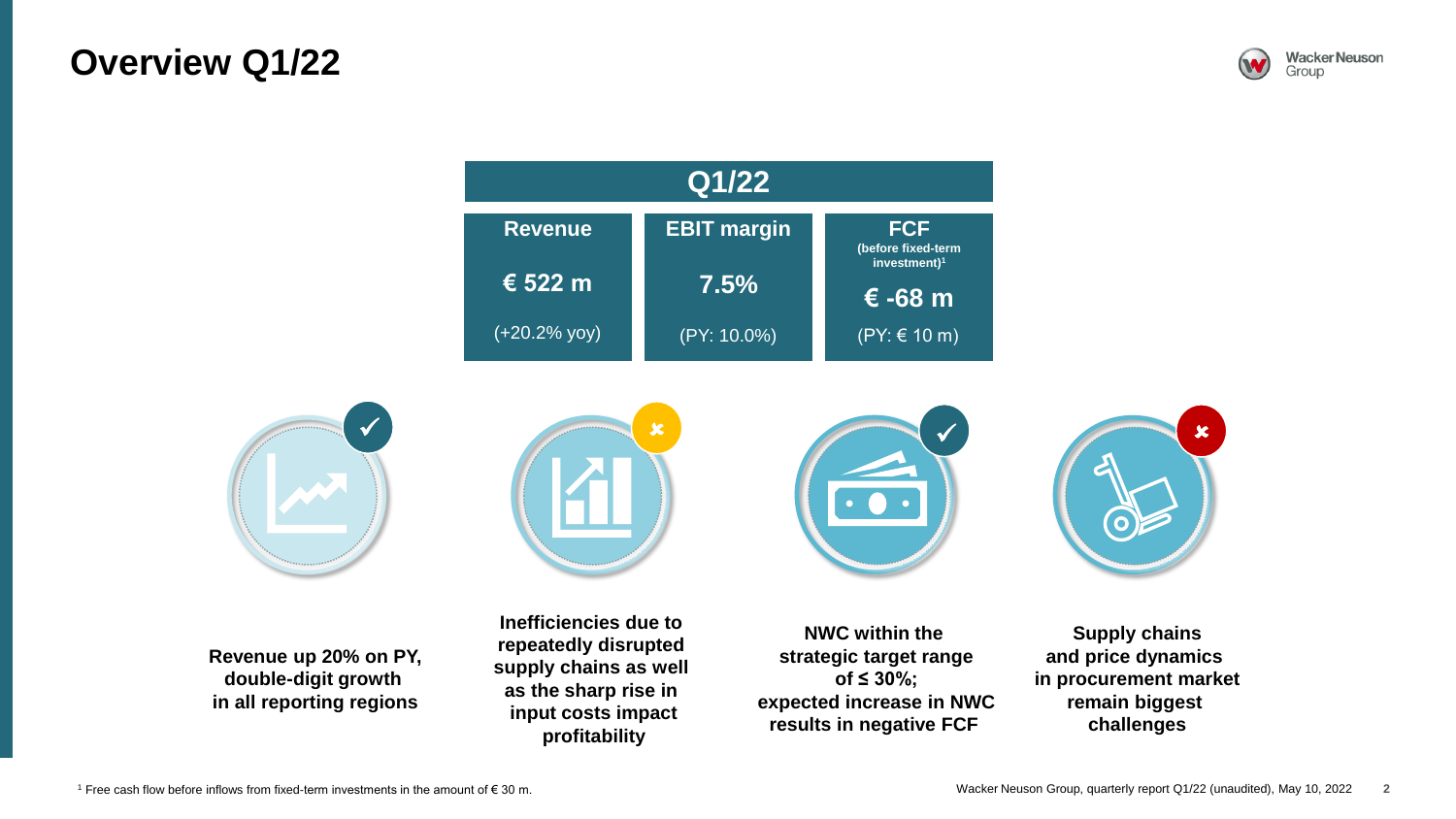# **Revenue and earnings Q1/22**



#### **Dynamic growth, profitability burdened**



#### **Income statement (excerpt)**

| € m                    | Q1/22    | Q1/21    | Δ          |
|------------------------|----------|----------|------------|
| Revenue                | 521.6    | 434.0    | 20.2%      |
| <b>Gross profit</b>    | 119.8    | 118.5    | 1.1%       |
| as a % of revenue      | 23.0%    | 27.3%    | $-4.3PP$   |
| <b>Operating costs</b> | $-81.9$  | $-77.3$  | 6.0%       |
| as a % of revenue      | $-15.7%$ | $-17.8%$ | $-2.1PP$   |
| <b>EBIT</b>            | 39.1     | 43.6     | $-10.3%$   |
| as a % of revenue      | 7.5%     | 10.0%    | $-2.5PP$   |
| Financial result       | 0.0      | 0.1      | $-100.0\%$ |
| Taxes on income        | $-10.5$  | $-14.6$  | $-28.1%$   |
| Profit for the period  | 28.6     | 29.1     | $-1.7%$    |
| EPS (in €)             | 0.42     | 0.41     | $+2.4%$    |

#### **Comments**

#### **Revenue +20.2% yoy (adj. for currency effects: +18.4%)**

- Double-digit growth in all reporting regions
- Positive development in construction and agricultural industries, business with key accounts in strong position

### **Gross profit +1.1% yoy (gross profit margin -4.3 PP)**

- Impacted by
	- inefficiencies in production and rework as a result of overstretched and repeatedly disrupted supply chains
	- **EXECT** sharp rises in material, energy and transport costs
- Sale price increases unable to fully compensate for negative effects

### **EBIT -10.3% yoy (EBIT margin: -2.5 PP)**

- Negative effects on gross profit cannot be fully compensated for
- Strong revenue growth with strict cost controls
- Operating costs (total sales, R&D and administrative expenses) as a share of revenue further reduced (-2.1 PP yoy)

#### **Earnings per share +2.4% yoy**

- **Financial result balanced out**
- Tax rate lower than prior year at  $26.9\%$  (Q1/21: 33.4%)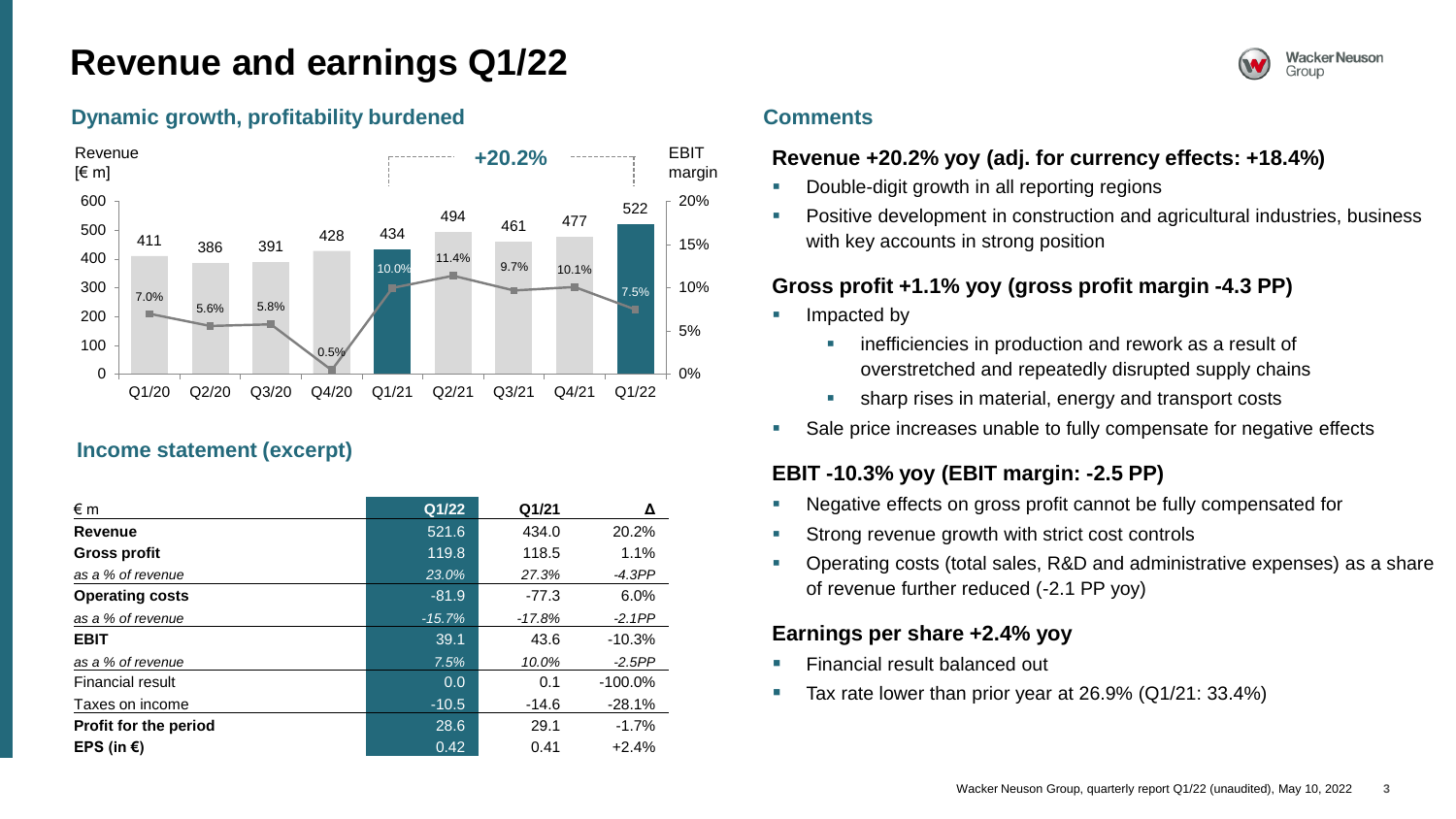# **Business development by region and business segment**





### **Strongest growth in compact equipment segment**



#### **Double-digit growth in all reporting regions Theorem 2013 Comments**

### **Revenue Europe (EMEA) +17.9% yoy (adj. for FX effects +17.6%)**

- Double-digit growth rates in Germany, Austria, the UK, France, Poland and the Czech Republic drive growth
- **EXECT** Strong growth in excavators, wheel loaders and dumpers for the construction industry
- Positive development in Group's own rental business
- Agricultural equipment business also well up on previous year (+32.2%)

### **Revenue Americas +32.9% yoy (adj. for FX effects +23.7%)**

- Positive development in USA and Canada continues
- Strong growth in worksite technology products, including generators and light towers, as well as in excavators and compact track loaders
- Strong demand from key accounts

### **Revenue Asia-Pacific +16.4% yoy (adj. for FX effects +12.7%)**

- Continuation of strong growth in Australia, particularly in excavators and rollers
- Market conditions remain challenging in China

<sup>1</sup> EBIT for regions before consolidation.

<sup>2</sup> Revenue by business segment before cash discounts.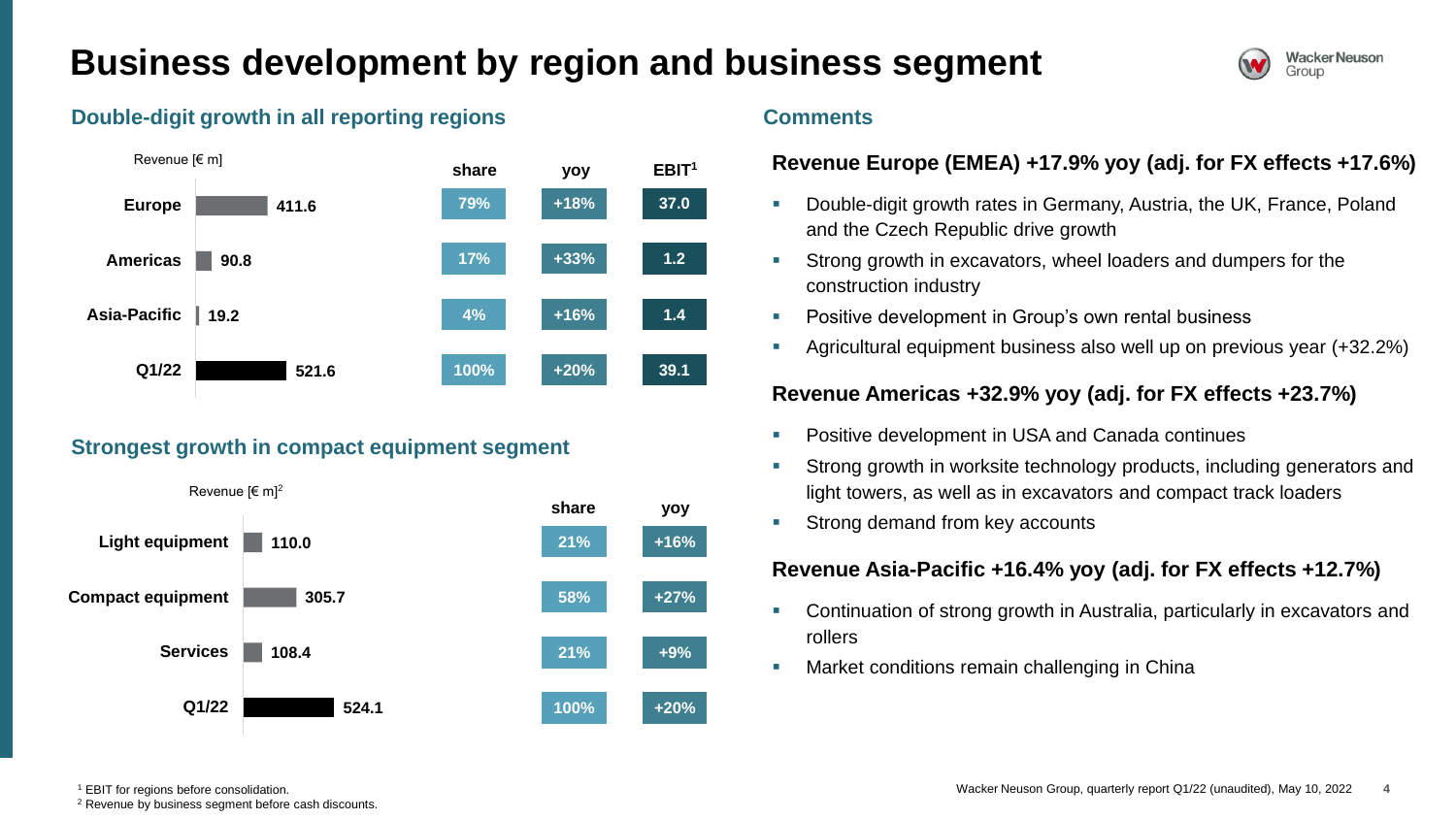# **Increase in inventory and receivables drive NWC**



#### **Inventories**

![](_page_4_Figure_3.jpeg)

**Trade payables**

![](_page_4_Figure_5.jpeg)

#### **Trade receivables**

![](_page_4_Figure_7.jpeg)

#### **Comments**

- **EXEDENT** Significantly higher inventory of unfinished machines, materials and components as a result of overstretched and repeatedly disrupted supply chains
- **EXECT** Trade receivables significantly higher than at the end of 2021 due to strong revenue growth
- **Trade payables at a high level**
- Net working capital ratio<sup>4</sup> within strategic target range of ≤ 30%

- Days sales outstanding = (receivables/(revenue\*4))\*365 days;
- Days payables outstanding = (payables/(cost of sales\*4))\*365 days.

Net working capital as a % of annualized revenue for the quarter.

<sup>&</sup>lt;sup>1</sup> Days inventory outstanding = (inventory/(cost of sales\*4))\*365 days;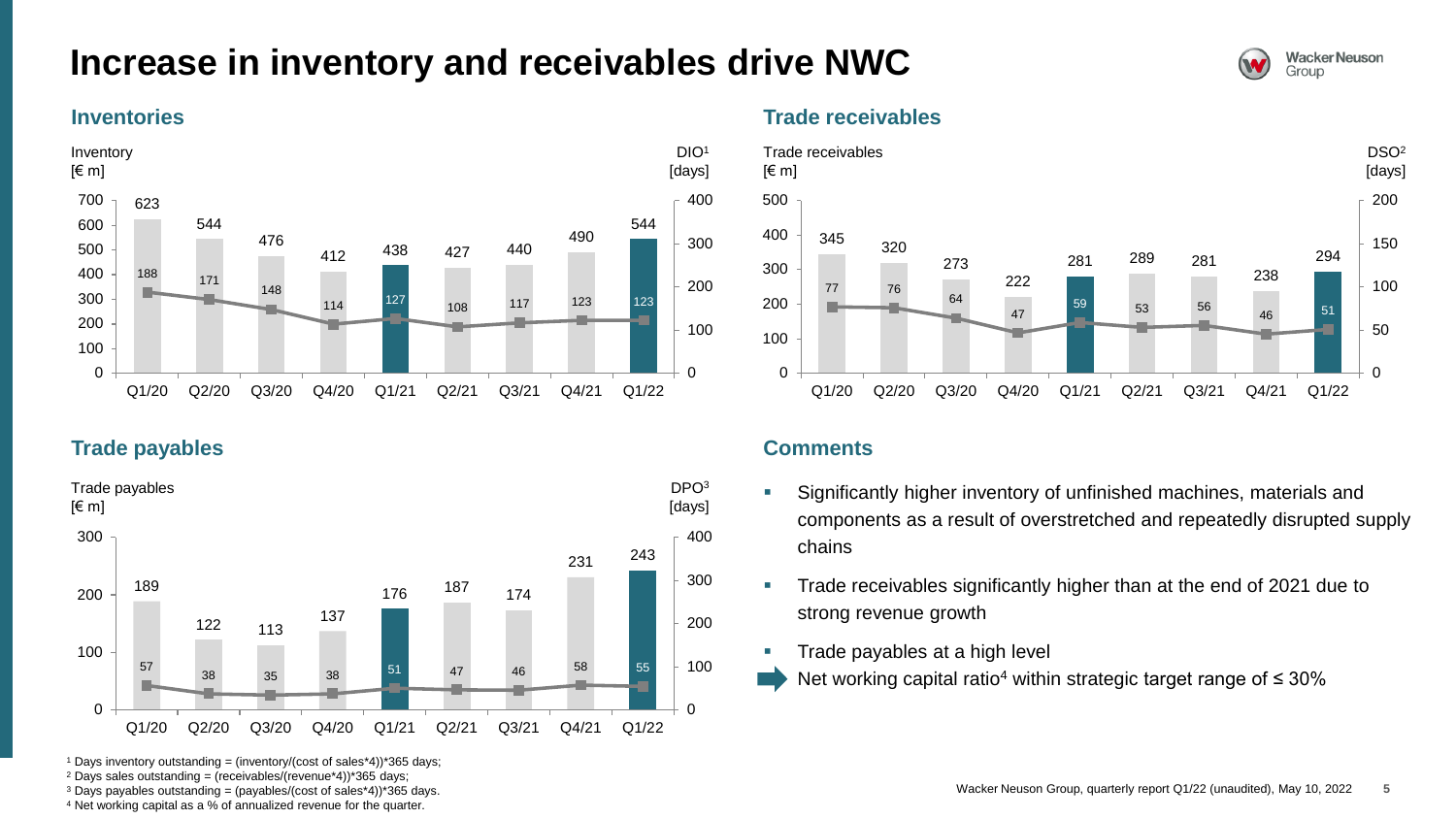# **Cash flow impacted by expected increase in NWC**

![](_page_5_Picture_1.jpeg)

#### **Net working capital**

![](_page_5_Figure_3.jpeg)

#### **Free cash flow**

Free cash flow  $[6 \text{ m}]$ 

![](_page_5_Figure_6.jpeg)

### **Cash flow from operating activities**

![](_page_5_Figure_8.jpeg)

#### **Comments**

- Net working capital ratio within the strategic target range of  $\leq$  30% despite the significant build-up of inventory and rise in trade receivables relative to year-end
- Investments in the first quarter still behind schedule; cash flow from investment activities impacted by the discontinuation of a fixed-term investment (inflows of € 30 m; Q1/21: outflows of € 100 m)
- Expected increase in NWC impacts cash flow development in the first quarter; Free cash flow before above-mentioned fixed-term investment at € -68.4 m (Q1/21: € 9.8 m); free cash flow (reported) at  $∈$  -38.4 m  $(Q1/21: € -90.2$  million).

<sup>1</sup> Before outflows from fixed-term investments amounting to € 15 m in Q4/20, € 100 m in Q1/21 and € 15 m in Q4/21 as well as inflows of € 30 m in Q1/22. <sup>2</sup> Net working capital as a % of annualized revenue for the quarter.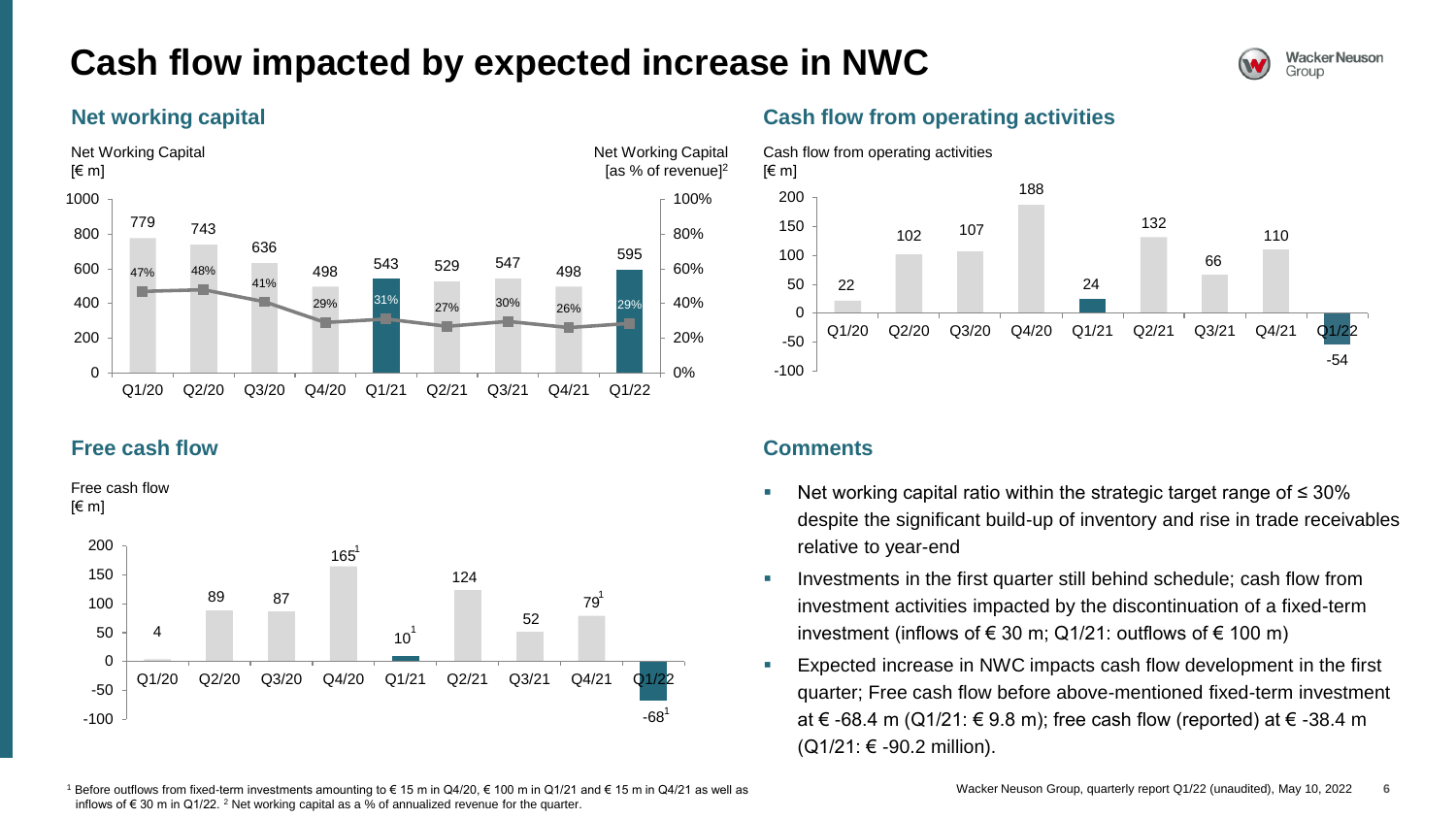# **Solid financing structure, further increase in equity ratio**

![](_page_6_Picture_1.jpeg)

#### **Net financial debt and gearing**

![](_page_6_Figure_3.jpeg)

**Equity and equity ratio**

![](_page_6_Figure_5.jpeg)

<sup>1</sup> Long- and short-term borrowings + current portion of long-term borrowings - cash and cash equivalents fixed term investments with terms of less than one year. <sup>2</sup> Net financial debt/equity. <sup>3</sup> Net financial debt/annualized EBITDA for the quarter.

### **Net financial debt/EBITDA<sup>3</sup>**

![](_page_6_Figure_8.jpeg)

#### **Comments**

- Slight increase in net financial debt<sup>1</sup> due to negative cash flow development in the first quarter; gearing<sup>2</sup> still low at 5.7%
- Repayment of a euro promissory note (Schuldschein) in the amount of  $\epsilon$  125 m as scheduled; early partial repayment of a USD promissory note in the amount of USD 40 m
- Equity ratio rises to 59.7%
- Dividend proposal for the AGM on June 3, 2022: € 0.90 per share (PY:  $€$  0.60 per share)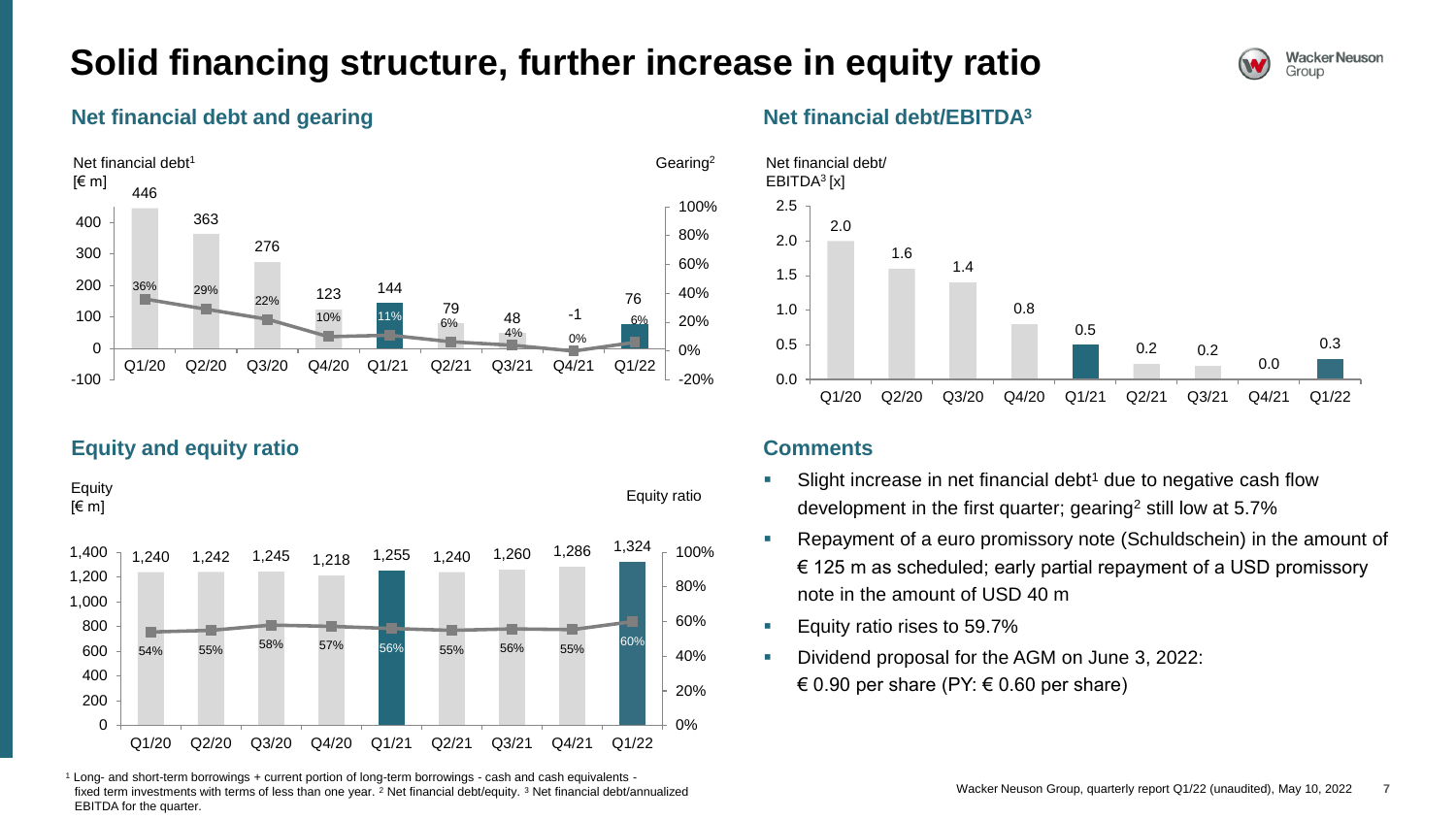### **Outlook: Dynamic demand, overstretched supply chains**

![](_page_7_Picture_1.jpeg)

#### **Construction: CECE business barometer remains at high level**

![](_page_7_Figure_3.jpeg)

Source: CECE (Committee for European Construction Equipment), April 2022.

### **Agriculture: CEMA business barometer recently on the decline**

![](_page_7_Figure_6.jpeg)

Source: CEMA (European Agricultural Machinery Industry Association), April 2022.

1 Investments in property, plant and equipment and intangible assets. Investments in the Group's own rental equipment, purchases of investments and investments in financial assets are not included.

#### **Outlook**

- **CECE business barometer** for the European construction equipment sector **at a high level** despite slight downturn in recent months
- **CEMA business barometer** for the European agricultural equipment sector still in decline due to **rising prices** and **supply chain disruptions**.
- **Mood in important end markets** for Wacker Neuson Group remains highly positive; dynamic development of **order intake** and **order backlog** is well above average.
- **Risk situation more pressing:** 
	- Supply chain disruptions could further increase in the short-term
	- Material, energy and shipping costs developing dynamically
	- Further implications of war in Ukraine and coronavirus measures in China not predictable
- **Revenue and earnings forecast for 2022 unchanged** 
	- − **Revenue** between € 1,900 and 2,100 m
	- − **EBIT margin** between 9.0% and 10.5%
	- − **Investments** of approx. € 100 m<sup>1</sup>
	- **Net working capital** as a percentage of revenue at 30 percent or lower

The guidance for fiscal 2022 does not consider further implications of the war in Ukraine on the general economic climate or the health of global supply chains. Similarly, the impact of coronavirus containment measures in China is not reflected in the guidance.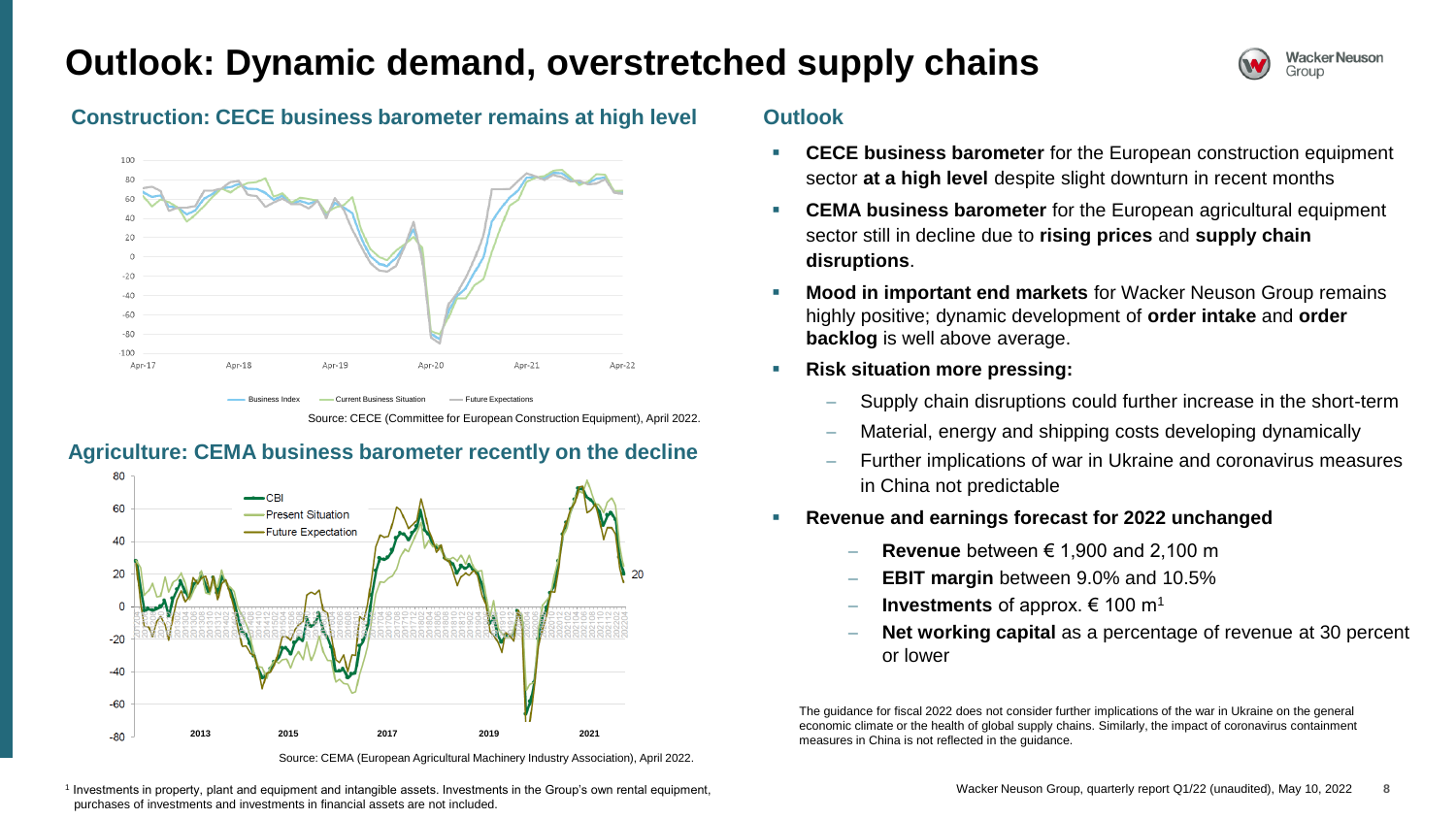# **Consolidated Financial Statements**

(unaudited)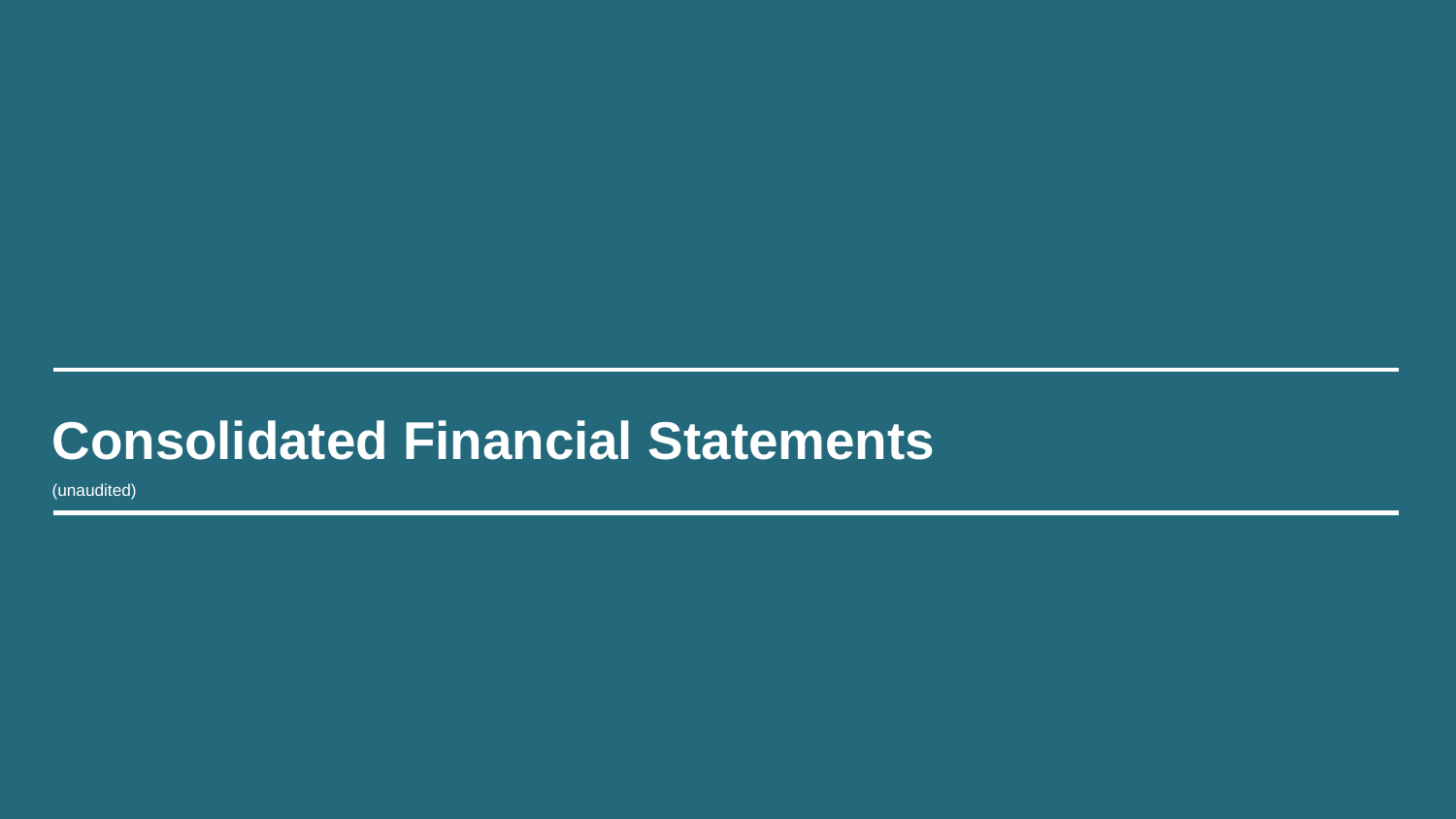# **Consolidated Income Statement**

![](_page_9_Picture_1.jpeg)

|                                                 | Q1/22    | Q1/21    |
|-------------------------------------------------|----------|----------|
| Revenue                                         | 521.6    | 434.0    |
| Cost of sales                                   | $-401.8$ | $-315.5$ |
| <b>Gross profit</b>                             | 119.8    | 118.5    |
| Sales and service expenses                      | $-50.8$  | $-47.1$  |
| Research and development expenses               | $-12.7$  | $-12.4$  |
| General administrative expenses                 | $-18.4$  | $-17.8$  |
| Other income                                    | 2.3      | 2.7      |
| Other expenses                                  | $-1.1$   | $-0.3$   |
| Financial income                                | 4.5      | 2.7      |
| Financial expenses                              | $-4.5$   | $-2.6$   |
| Earnings before tax (EBT)                       | 39.1     | 43.7     |
| Taxes on income                                 | $-10.5$  | $-14.6$  |
| <b>Profit for the period</b>                    | 28.6     | 29.1     |
| Earnings per share in € (diluted and undiluted) | 0.42     | 0.41     |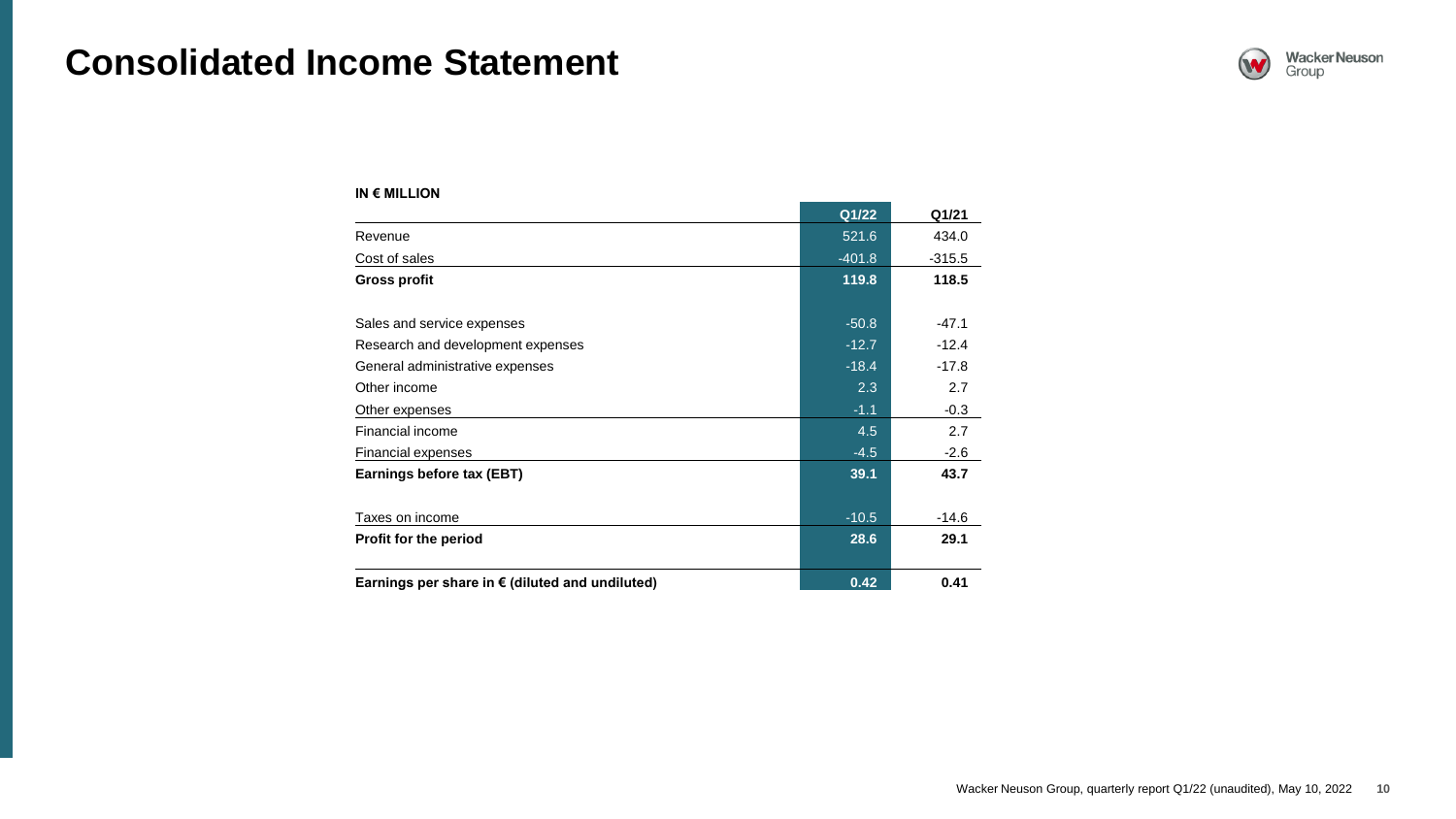## **Consolidated Balance Sheet**

![](_page_10_Picture_1.jpeg)

| <b>IN € MILLION</b>                    |                       |               |                | <b>IN € MILLION</b>                              |                |               |                |
|----------------------------------------|-----------------------|---------------|----------------|--------------------------------------------------|----------------|---------------|----------------|
|                                        | <b>March 31, 2022</b> | Dec. 31, 2021 | March 31, 2021 |                                                  | March 31, 2022 | Dec. 31, 2021 | March 31, 2021 |
| <b>Assets</b>                          |                       |               |                | <b>Equity and liabilities</b>                    |                |               |                |
| Property, plant and equipment          | 392.5                 | 393.9         | 389.2          | Subscribed capital                               | 70.1           | 70.1          | 70.1           |
| Property held as financial investment  | 24.1                  | 24.2          | 25.9           | Other reserves                                   | 596.5          | 587.1         | 570.3          |
| Goodwill                               | 228.6                 | 228.6         | 228.6          | Net profit/loss                                  | 710.6          | 682.0         | 614.9          |
| Other intangible assets                | 190.7                 | 188.6         | 180.7          | Treasury shares                                  | $-53.0$        | $-53.0$       | 0.0            |
| Investments                            | 3.8                   | 3.8           | 7.0            | <b>Equity</b>                                    | 1,324.2        | 1,286.2       | 1,255.3        |
| Deferred tax assets                    | 25.8                  | 29.4          | 27.9           | Long-term financial borrowings                   | 212.3          | 295.1         | 291.5          |
| Non-current financial assets           | 20.6                  | 19.0          | 109.3          | Long-term lease liabilities                      | 45.3           | 50.4          | 52.6           |
| Other non-current non-financial assets | 0.0                   | 0.0           | 0.1            | Deferred tax liabilities                         | 50.7           | 49.8          | 44.0           |
| <b>Total non-current assets</b>        | 886.1                 | 887.5         | 968.7          | Provisions for pensions and similar obligations  | 47.6           | 54.6          | 61.7           |
|                                        |                       |               |                | Long-term provisions                             | 9.6            | 10.0          | 10.1           |
|                                        |                       |               |                | Long-term contract liabilities                   | 7.6            | 6.8           | 5.5            |
|                                        |                       |               |                | <b>Total non-current liabilities</b>             | 373.1          | 466.7         | 465.4          |
|                                        |                       |               |                | Trade payables                                   | 242.6          | 230.5         | 176.2          |
| Rental equipment                       | 187.4                 | 191.6         | 162.1          | Short-term liabilities to financial institutions | 77.7           | 138.7         | 137.2          |
| Inventories                            | 543.8                 | 490.2         | 437.7          | Current portion of long-term borrowings          | 0.8            | 0.9           | 0.9            |
| Trade receivables                      | 294.1                 | 237.9         | 281.2          | Short-term lease liabilities                     | 21.4           | 22.2          | 24.3           |
| Tax offsets                            | 26.0                  | 15.1          | 11.8           | Short-term provisions                            | 21.5           | 20.5          | 18.7           |
| Other current financial assets         | 128.0                 | 158.4         | 154.9          | Short-term contract liabilities                  | 4.8            | 5.5           | 4.9            |
| Other current non-financial assets     | 28.9                  | 23.5          | 19.4           | Income tax liabilities                           | 18.1           | 22.8          | 43.8           |
| Cash and cash equivalents              | 114.7                 | 305.5         | 186.0          | Other current financial liabilities              | 61.4           | 74.6          | 37.2           |
| Non-current assets held for sale       | 9.0                   | 11.1          | 3.3            | Other current non-financial liabilities          | 72.4           | 52.2          | 61.2           |
| <b>Total current assets</b>            | 1,331.9               | 1,433.3       | 1,256.4        | <b>Total current liabilities</b>                 | 520.7          | 567.9         | 504.4          |
| <b>Total assets</b>                    | 2,218.0               | 2,320.8       | 2,225.1        | <b>Total liabilities</b>                         | 2,218.0        | 2,320.8       | 2,225.1        |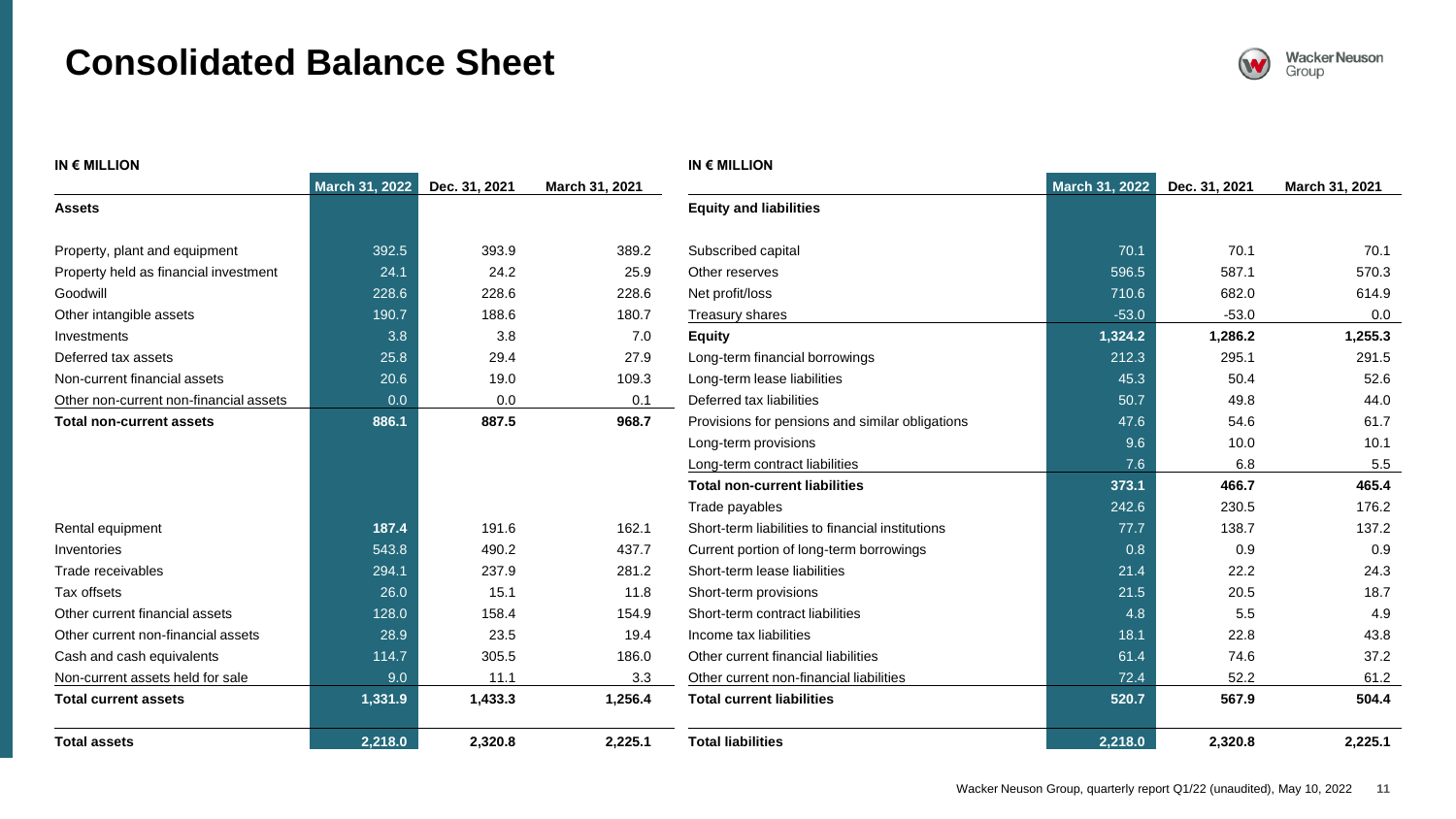## **Consolidated Cash Flow Statement (1)**

![](_page_11_Picture_1.jpeg)

|                                                                            | Q1/22   | Q1/21   |
|----------------------------------------------------------------------------|---------|---------|
| <b>EBT</b>                                                                 | 39.1    | 43.7    |
| Adjustments to reconcile profit before tax with gross cash flows           |         |         |
| Depreciation, amortization and impairment of non-current assets            | 17.1    | 17.6    |
| Unrealized foreign exchange gains/losses                                   | 2.3     | $-4.5$  |
| <b>Financial result</b>                                                    | 0.0     | $-0.1$  |
| Gains from the sale of intangible assets and property, plant and equipment | $-0.1$  | $-0.6$  |
| Changes in rental equipment, net                                           | 4.5     | $-3.6$  |
| Changes in misc. assets                                                    | $-5.7$  | $-4.6$  |
| Changes in provisions                                                      | $-2.0$  | $-1.4$  |
| Changes in misc. liabilities                                               | 4.7     | 15.4    |
| <b>Gross cash flow</b>                                                     | 59.9    | 61.9    |
| Changes in inventories                                                     | $-49.4$ | $-18.9$ |
| Changes in trade receivables                                               | $-54.2$ | $-56.3$ |
| Changes in trade payables                                                  | 11.3    | 38.0    |
| Changes in net working capital                                             | $-92.3$ | $-37.2$ |
| Cash flow from operating activities before income tax paid                 | $-32.4$ | 24.7    |
| Income tax paid                                                            | $-21.7$ | $-1.2$  |
| Cash flow from operating activities                                        | $-54.1$ | 23.5    |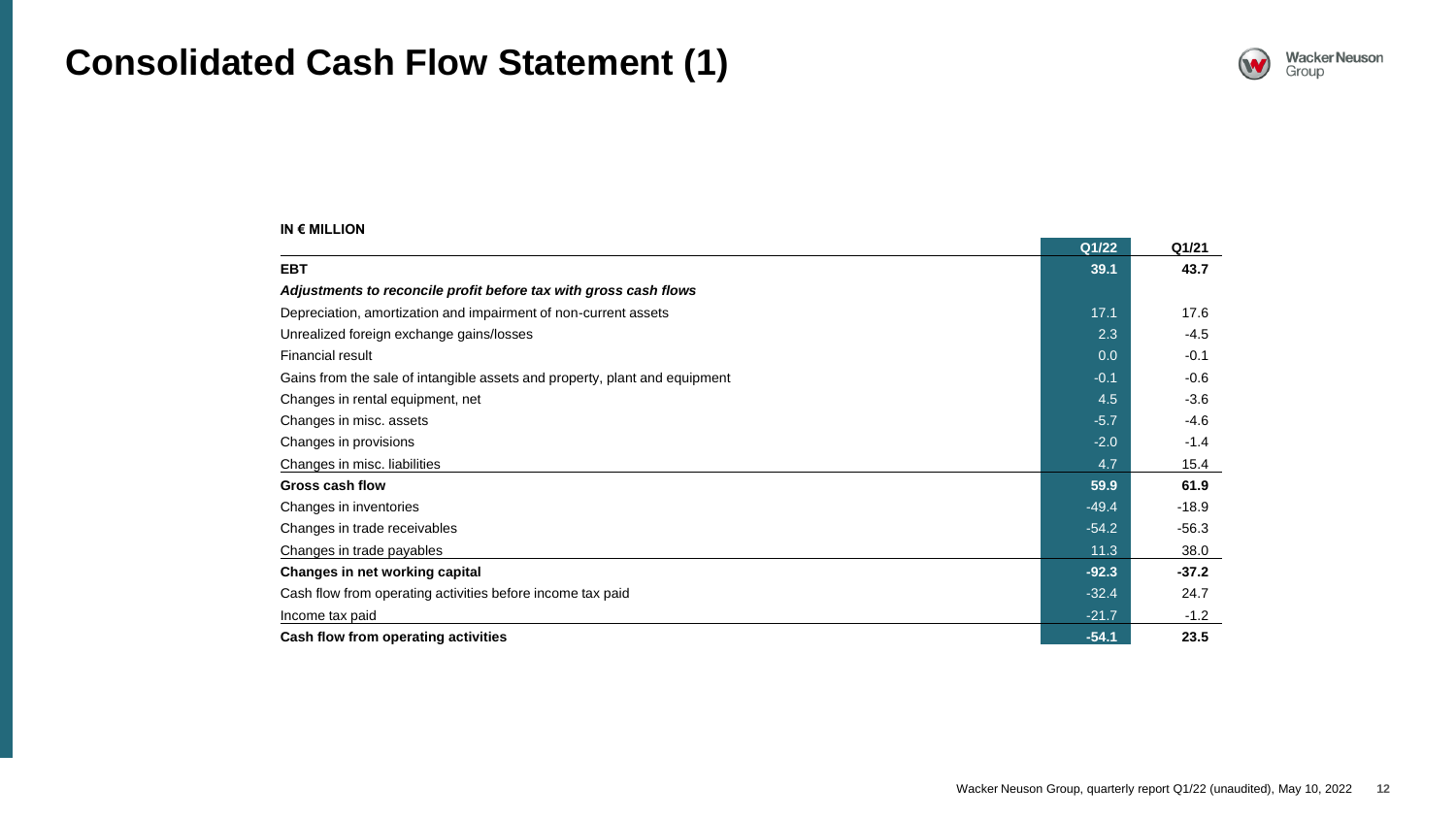## **Consolidated Cash Flow Statement (2)**

![](_page_12_Picture_1.jpeg)

|                                                                            | Q1/22    | Q1/21    |
|----------------------------------------------------------------------------|----------|----------|
| Cash flow from operating activities                                        | $-54.1$  | 23.5     |
| Purchase of property, plant and equipment                                  | $-9.8$   | $-8.4$   |
| Purchase of intangible assets                                              | $-6.8$   | $-6.9$   |
| Purchase of investments                                                    | 0.0      | 0.0      |
| Proceeds of investments                                                    | 0.0      | 0.0      |
| Cash inflow from financial investments                                     | 0.0      | 0.0      |
| Cash outflow from financial investments                                    | 30.0     | $-100.0$ |
| Proceeds from the sale of property, plant and equipment, intangible assets |          |          |
| and assets held for sale                                                   | 0.2      | 1.6      |
| Proceeds from disposals from the consolidation group                       | 2.1      | 0.0      |
| <b>Cash flow from investment activities</b>                                | 15.7     | $-113.7$ |
| Free cash flow                                                             | $-38.4$  | $-90.2$  |
| <b>Dividends</b>                                                           | 0.0      | 0.0      |
| Cash receipts from short-term borrowings                                   | 17.7     | 0.0      |
| Repayments from short-term borrowings                                      | $-125.0$ | $-0.4$   |
| Cash receipts from long-term borrowings                                    | 0.0      | 0.0      |
| Repayments from long-term borrowings                                       | $-35.6$  | 0.0      |
| Repayments from lease liabilities                                          | $-6.2$   | $-6.0$   |
| Interest paid                                                              | $-3.0$   | $-3.3$   |
| Interest received                                                          | 0.1      | 0.0      |
| <b>Cash flow from financial activities</b>                                 | $-152.0$ | $-9.7$   |
| Change in cash and cash equivalents before effect of exchange rates        | $-190.4$ | $-99.9$  |
| Effect of exchange rates on cash and cash equivalents                      | $-0.4$   | 2.8      |
| Change in consolidation group                                              | 0.0      | 0.0      |
| Change in cash and cash equivalents                                        | $-190.8$ | $-97.1$  |
| Cash and cash equivalents at the beginning of the period                   | 305.5    | 283.1    |
| Cash and cash equivalents at the end of period                             | 114.7    | 186.0    |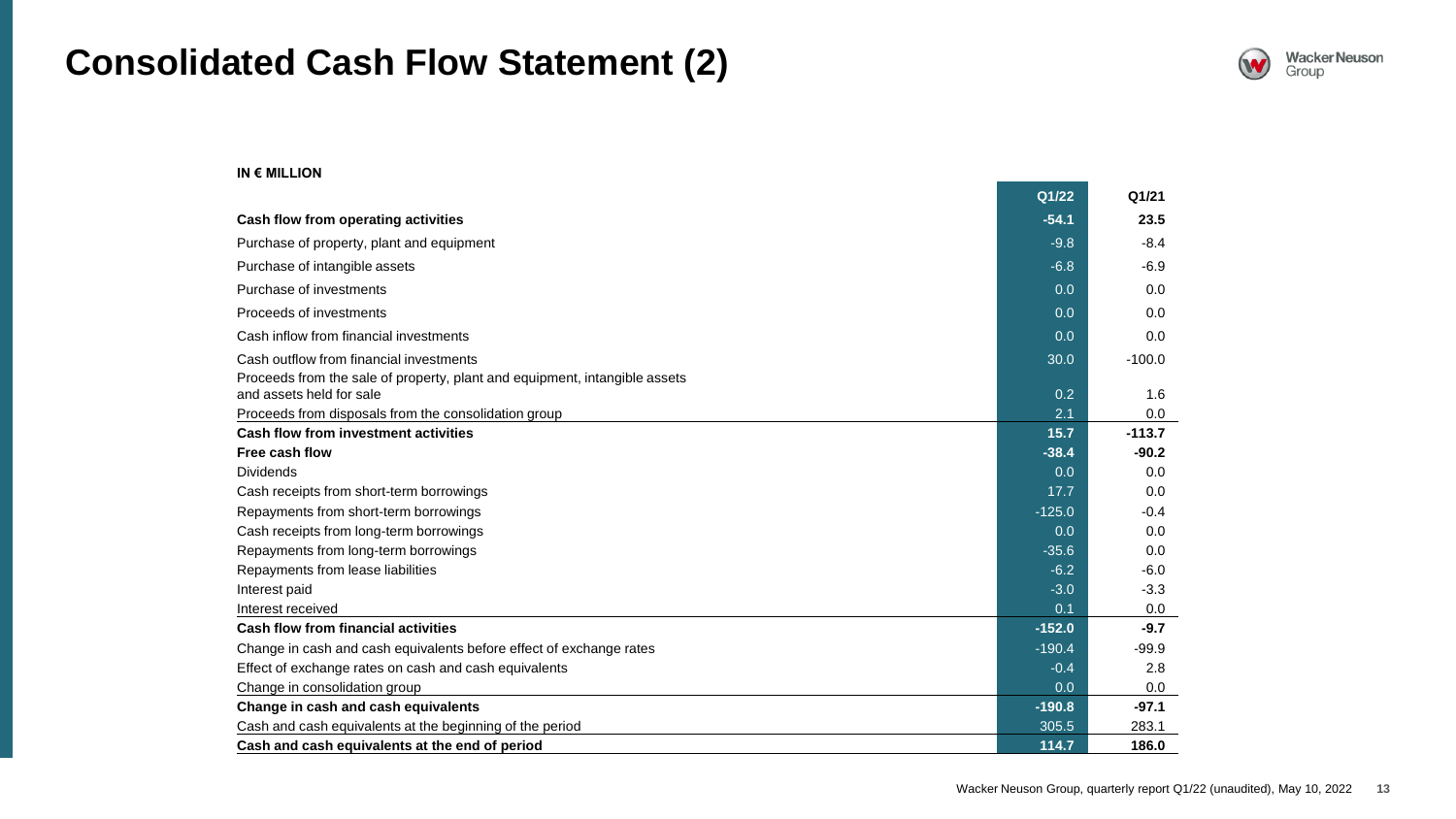# **Consolidated Segmentation**

#### **Geographical segments**

#### **IN € MILLION**

|                                 | <b>Europe</b> |       | <b>Americas</b> |       | Asia-Pacific |       | <b>Consolidation</b> |        | Group |       |
|---------------------------------|---------------|-------|-----------------|-------|--------------|-------|----------------------|--------|-------|-------|
|                                 | Q1/22         | Q1/21 | Q1/22           | Q1/21 | Q1/22        | Q1/21 | Q1/22                | Q1/21  | Q1/22 | Q1/21 |
|                                 |               |       |                 |       |              |       |                      |        |       |       |
| Total revenue                   | 650.7         | 570.6 | 105.5           | 82.2  | 27.8         | 22.3  |                      |        | 784.0 | 675.1 |
| Revenue from external customers | 411.6         | 349.2 | 90.8            | 68.3  | 19.2         | 16.5  |                      |        | 521.6 | 434.0 |
| EBIT <sup>1</sup>               | 37.0          | 45.9  | 1.2             | - 0   |              | 0.4   | $-0.5$               | $-4.6$ | 39.1  | 43.6  |

<sup>1</sup> EBIT for regions before consolidation.

#### **Business segments**

|                                         | Q1/22  | Q1/21  |
|-----------------------------------------|--------|--------|
| Segment revenue from external customers |        |        |
| Light equipment                         | 110.0  | 94.9   |
| Compact equipment                       | 305.7  | 241.6  |
| <b>Services</b>                         | 108.4  | 99.4   |
|                                         | 524.1  | 435.9  |
| Less cash discounts                     | $-2.5$ | $-1.9$ |
| Total                                   | 521.6  | 434.0  |

![](_page_13_Picture_9.jpeg)